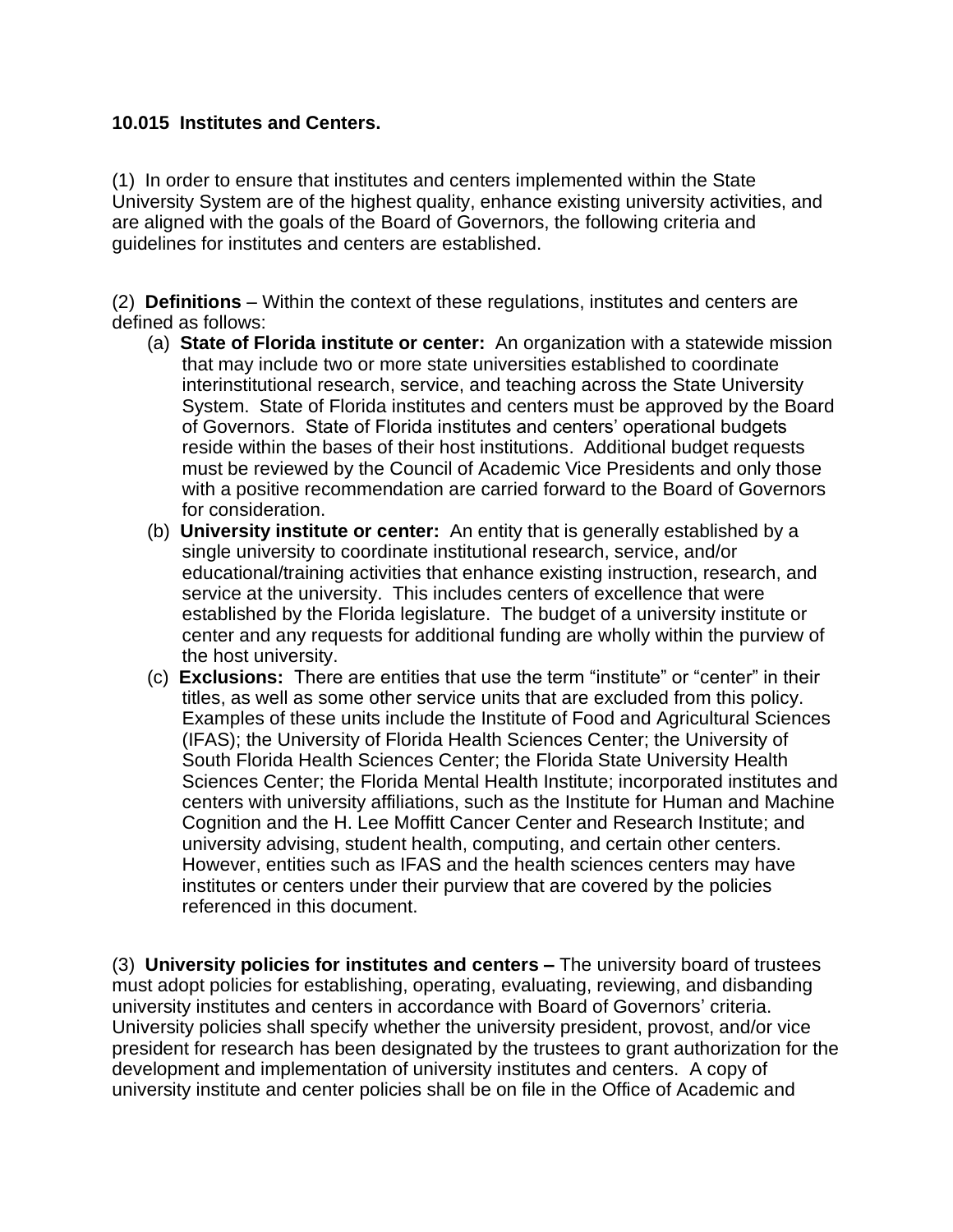Student Affairs in the Board of Governors' office.

- (4) Establishment of institutes or centers
	- (a) To establish a state of Florida institute or center, the provost and/or the vice president for research of the host university shall prepare and submit a proposal to the board of trustees of the host university for approval. Approved proposals shall be submitted to the Office of Academic and Student Affairs in the Board of Governors' office.
		- 1. The proposal shall specify the purpose of the organization, the need and demand to be a state of Florida institute or center, consistent with the Board of Governors strategic plan, and funding resources. The proposal shall also include a draft of the proposed memorandum of understanding, which has been ratified by the presidents of all affiliated institutions. The memorandum of understanding shall contain, at a minimum.
			- a. The name of the institute or center.
			- b. The identification of the host institution and participating institutions.
			- c. The mission of the institute or center.
			- d. Guidelines for appointing, funding, supervising, and evaluating the director of the institute or center.
			- e. The criteria for appointments to the institute or center's advisory board, including terms, roles, authority, and, if known, current numbers.
			- f. Expectations for the administrative and logistical support for the institute or center, including expectations regarding the reimbursement to the host university for direct costs of administrative services rendered by the university to the institute or center.
			- g. Procedures at the institutional level for recommending increases/decreases in the appropriation of state funds for the institute or center.
			- h. Specifications for the processing of contracts and grants, including the percentage of overhead funds to be returned to the institute or center.
			- i. Expectations and criteria for the cyclic review of the institute or center at least once every five years and other planning and expectations for its operation.
	- (b) After review by the Board of Governors' staff, the state of Florida institute or center proposal will be forwarded to the Council of Academic Vice Presidents for approval and recommendation to the Chancellor. The Chancellor would then determine whether or not this proposal should be carried forward to the Board of Governors. Any state of Florida institute or center must receive full approval from the Board of Governors prior to implementation to receive state of Florida status.
	- (c) University institutes and centers shall be established in accordance with university policy. The university is responsible for notifying the Board of Governors' office about the establishment or termination of any university institute and center within 30 days of such action. The notices of establishment shall include the institute and center name, the type of center, and a brief description of how the institute and center will enhance the university's activities. In cases where more than one university is participating, the host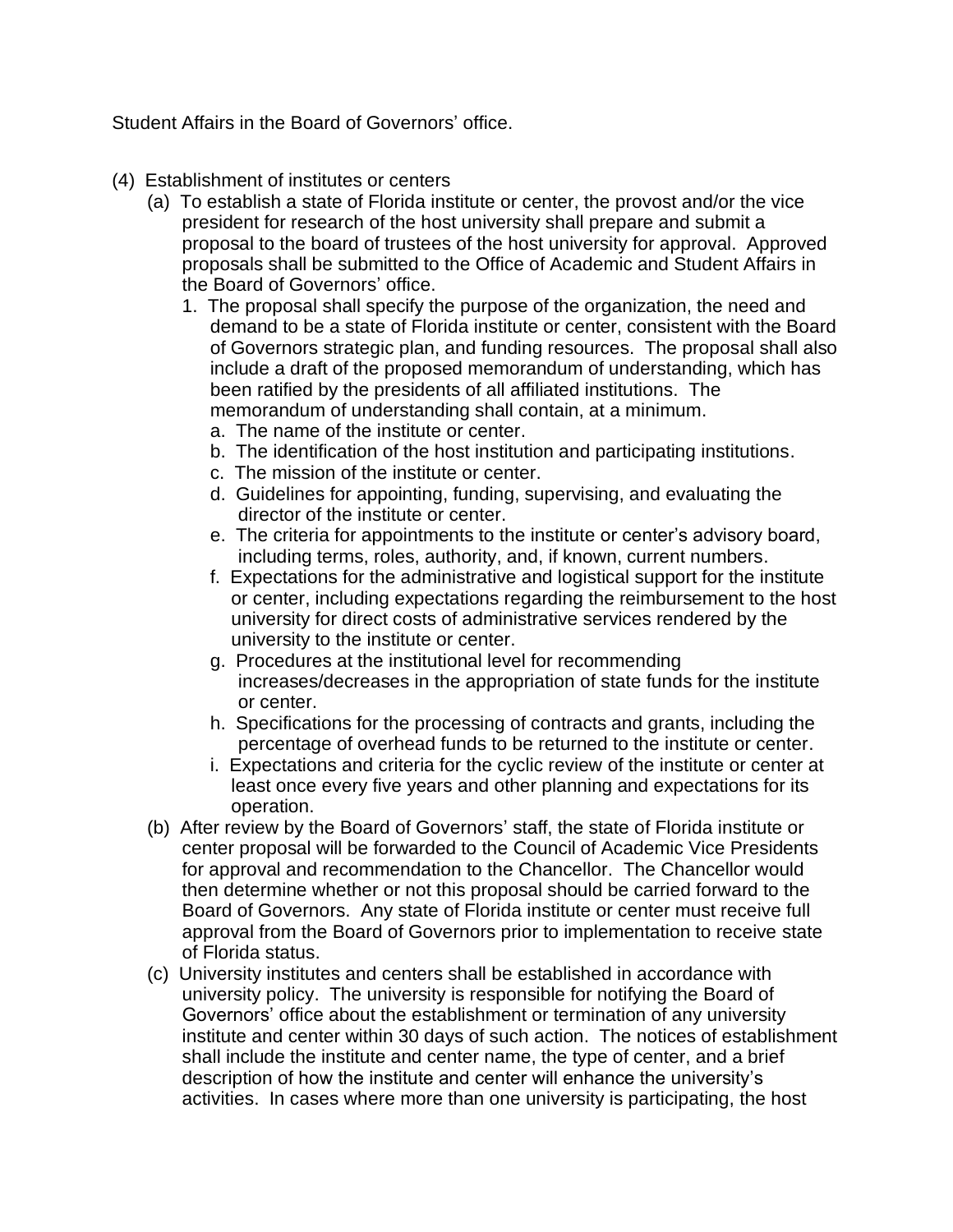university is designated to handle reporting and evaluation of the institute or center.

- (5) Institute and center reporting requirements
	- (a) The Office of Academic and Student Affairs in the Board of Governors' office shall maintain an official online inventory of approved State University System institutes and centers, including centers of excellence.
	- (b) Annual Reporting: No later than December 1 of each year, expenditure information for the prior fiscal year shall be provided to the Board of Governors' office. The instructions and reporting templates for these annual requests will be determined by the Chancellor. Annual reports must be approved by the board of trustees of the host university prior to submission to the Board of Governors' office.
	- (c) Evaluation/Review: Copies of all evaluation/review information shall be submitted to the Board of Governors' office as follows.
		- 1. State of Florida institutes and centers shall be reviewed based on criteria and procedures established below and within the memorandum of understanding. External consultants may be used in the review process. At a minimum, each state of Florida institute or center shall be reviewed every five years by the host institution. A copy of the review will be provided to the Council of Academic Vice Presidents to inform any related budget recommendations.
		- 2. University institutes and centers must be reviewed according to university and center policies. A formal review shall be conducted at least every seven years.
		- 3. At a minimum, all evaluations/reviews shall include the following components.
			- a. A determination of the institute or center's progress against defined goals and objectives within the context of the institute or center's mission, the participating university's mission, and the current Board of Governors' strategic plan.
			- b. An assessment of the return on investment of state dollars, if applicable.
			- c. The need for continuation of the institute or center.
			- d. Possible changes in mission or organizational structure.
			- e. Budget reduction or expansion.
			- f. Recommendations for change of classification (state of Florida institute or center, or university institute or center), if applicable.
			- g. Recommendations for status change (active, inactive, terminated), if applicable.
		- 4. Upon completion, the university must provide a summary of the evaluation/review to the board of trustees and certify that the evaluation/review contained all of the required components using a template provided by the Chancellor. A copy of the summary must be submitted to the Board of Governors' office within 30 days after the board of trustees' review.